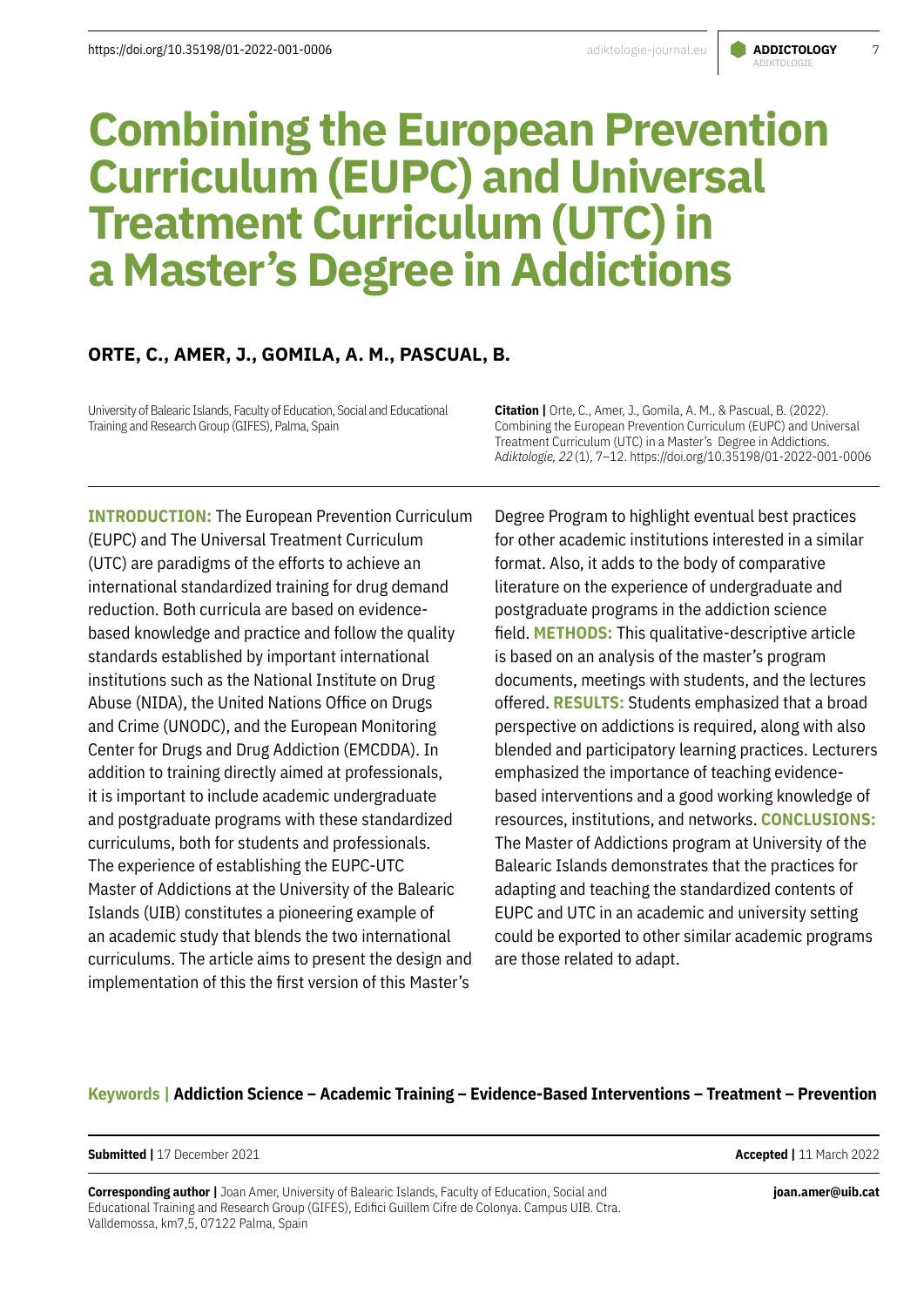## **B 1 INTRODUCTION**

Addiction science has come a long way in terms of its conceptualization, the accumulation of evidence on effective interventions and policies, and the development of methods based on scientific research (Miovsky et al., 2016). As a multidimensional issue, treatment and recovery is complex and requires incorporating many components with a solid scientific basis to ensure effective solutions. Therefore, treatment and recovery require well-trained professionals who can create, implement, and evaluate effective interventions. For substance use prevention, trained professionals still play a minor role in actual practice and terms of investment and provision of resources. The institutions and organizations responsible for this area often implement prevention strategies that have no scientific basis confirming their effectiveness or scientific grounds supporting them. Evidence suggests that the successful interventions in addictions' treatment and prevention depend on the availability of effective initiatives and also on the training of the professionals who implement them (EMCDDA, 2019).

To develop undergraduate and postgraduate studies in addiction science, it is important to create a body of literature that describes and analyzes the different initiatives in the field. (Ferrer et al., 2021; Henriques et al., 2019; Miovsky et al., 2016, Miovsky et al., 2019, Miovsky et al., 2021). Having information from existing programs enables informed decision-making and, in turn, helps to export good practices for future academic program initiatives in addiction science.

With advice from Charles University in Prague, especially Professor Michal Miovsky, and with the support of *The International Consortium of Universities for Drug Demand Reduction* (ICUD-DR), the University of the Balearic Islands designed a Master of Addictions that includes the contents of the European Prevention Curriculum (EUPC) and the Universal Treatment Curriculum (UTC). The Master's Degree Program consists of 60 ECTS (European Credit Transfer and Accumulation System) credits and was launched in the 2020–2021 academic year.

The decision to create a postgraduate and not bachelor's level was driven by previous qualitative research on the demands and needs of Spanish addiction professionals for comprehensive and current expertise in evidence-based interventions. The master's degree aims to prepare professionals through academic training sessions, raise awareness of the importance of treatment and prevention in society, and to have an impact on culture and practices at all levels of the addiction field.

As the first step in this process, the University of the Balearic Islands, through the educational and social training and research group (in Spanish *Grupo de Investigación y Formación Educativa y Social,* GIFES), participated in the European UPC-Adapt project. This resulted in the adaptation of the Universal Prevention Curriculum to the European context (European Prevention Curriculum, EUPC) and the elaboration of the Spanish version of the EUPC UPC-Adapt (Implementing a prevention training curriculum in Europe: Adaptation and Piloting -HOME/2015//JDRU/AG/DRUG/8863). The Spanish contribution to this process is explained in detail in Orte

et al. (2021). The EMCDDA has published EUPC manuals in different European languages. Th Spanish language version was published in collaboration with the Spanish National Plan for Drugs.

The Master of Addictions is a unique postgraduate curse aimed at professionals and would-be professionals in healthcare and social care who will be trained from both a theoretical (knowledge) and practical perspective. This training aims to disseminate and promote evidence-based addiction prevention and treatment at all levels (policy decision-making, intervention design, organization and management, implementation, and evaluation).

As in the Prague case (Miovsky et al., 2019), the UIB master's degree is more oriented toward the broader context, the application of prevention and treatment to other disciplines, and evaluation. It introduces professionals to European-level criteria and strategies for the most effective evidence-based interventions and strategies and to international standards in treatment and prevention in professional practice.

The course is designed to provide professionals in social intervention, health intervention, and the substance use prevention, as well as those responsible for decision-making, opinion-forming, and design of addiction policies with essential knowledge on treatment and prevention regarding the most effective evidence-based interventions and approaches. Thus, the master's degree is aimed at graduates and professionals from a range of fields in social intervention related to health and the substance use treatment and prevention: graduates in social education, social work, psychology, pedagogy, medicine, nursing, and policymakers in these fields. The course is also aimed at professional groups directly or indirectly involved in addiction treatment and prevention, such as professionals in the police force and the judiciary.

The master's degree features the collaboration and participation of teaching staff from several UIB departments: pedagogy and specific didactics, medicine, nursing, and psychology, as well as institutions working in the addictions field *(Projecte Home Balears).* Regarding training needs, it is worth noting that this is the first master's degree in addictions in the Balearic Islands. To date, students and professionals interested in the subject had to go to other cities in Spain or study through distance learning.

The master's program consists of three modules *(Table 1),* each allowing an individual certification of University Expert. The first module (15 ECTS) is introductory.

The second module (15 ECTS) is devoted to prevention science and includes the contents of the EUPC adapted to the Spanish context. The third module (17 ECTS) addresses treatment, using the UTC content. The three modules enable the comprehensive training of professionals from a range of disciplines who work in or would like to work in the field of addictions. This structure allows a certain level of specialization and/or in-depth study depending on student interests. The master's program structure is based on the curriculum of the master's degree in Addictology of the Psychiatric Clinic, 1st Medical Faculty, Charles University, in Prague.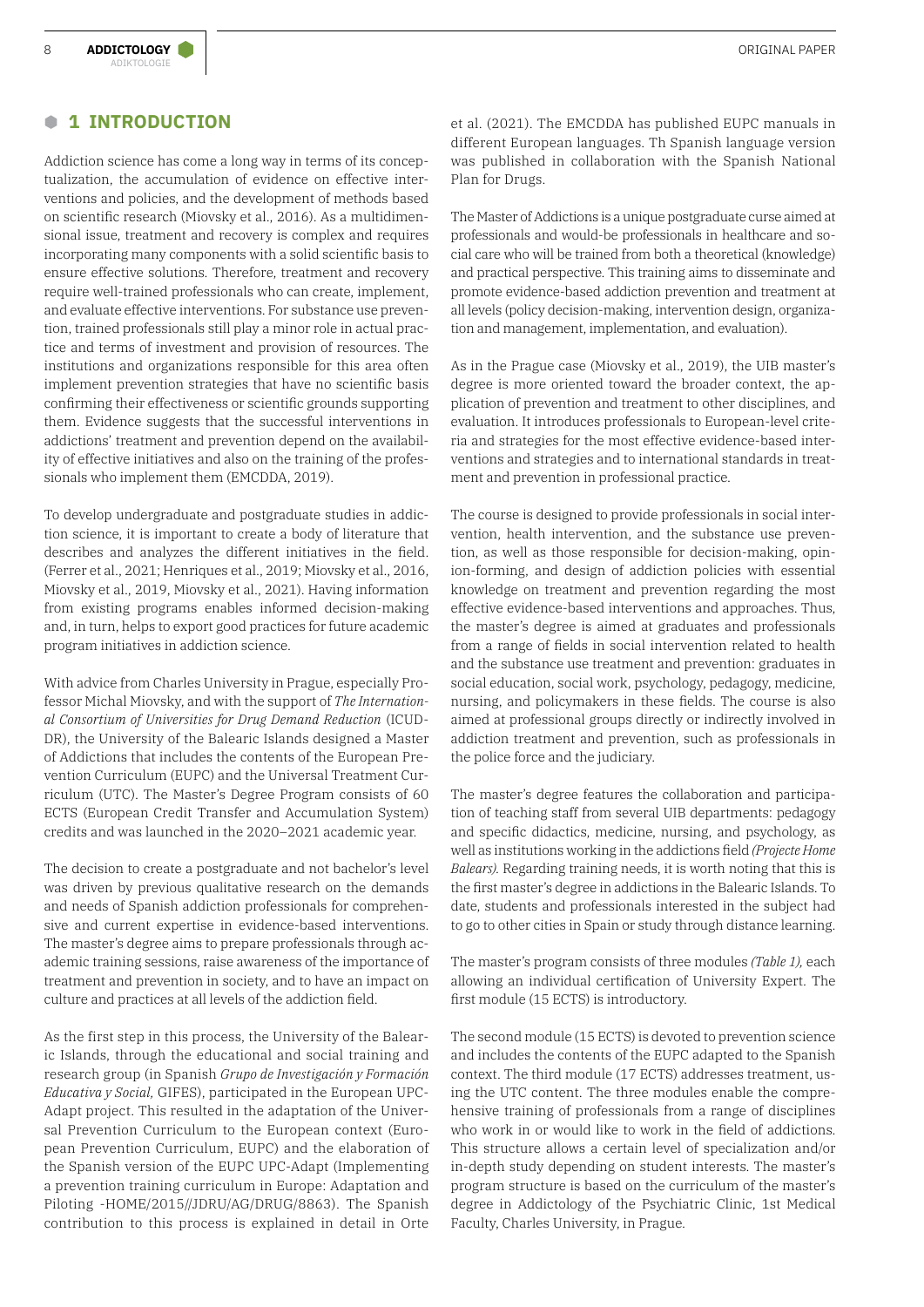Combining the European Prevention Curriculum (EUPC) and Universal Treatment Curriculum (UTC) in ... **ADDICTOLOGY** 9

#### **Table 1 | Course structure (60 ECTS)**

Introductory course (16 ECTS).

| Physiology and Pharmacology for Prevention and<br>4<br><b>Addiction Professionals</b><br>Introduction to Addiction<br>2<br>Data Analysis of Monitoring Centers<br>1.5<br>Program Evaluation<br>1.5<br>Probation and Mediation Work and addictions in the<br>1.5<br>criminal justice system | <b>ECTS</b> |
|--------------------------------------------------------------------------------------------------------------------------------------------------------------------------------------------------------------------------------------------------------------------------------------------|-------------|
|                                                                                                                                                                                                                                                                                            |             |
|                                                                                                                                                                                                                                                                                            |             |
|                                                                                                                                                                                                                                                                                            |             |
|                                                                                                                                                                                                                                                                                            |             |
|                                                                                                                                                                                                                                                                                            |             |
| Institutional contexts and infrastructures in the<br>1.5<br>addiction field (including prevention, treatment, and<br>rehabilitation services)                                                                                                                                              |             |
| How to develop your career (incl. supervision,<br>1<br>intervention, prevention of burnout, etc.)                                                                                                                                                                                          |             |
| Ethics for Addiction Professionals<br>2                                                                                                                                                                                                                                                    |             |
| Preparatory course for Master's Thesis<br>1                                                                                                                                                                                                                                                |             |

#### EUPC module (15 ECTS)

| Course                                                                                         | <b>ECTS</b> |
|------------------------------------------------------------------------------------------------|-------------|
| Introduction to the European Prevention Curriculum<br>and the role of prevention professionals | 1           |
| Epidemiology of substance abuse and prevention science                                         | 2           |
| Basics of Prevention Science and Evidence-Based<br><b>Intervention</b>                         | 0.5         |
| Evidence-based Prevention Intervention and Policies                                            | 0.5         |
| Monitoring and Evaluation of Prevention Interventions                                          | 1           |
| Family-based Prevention Interventions                                                          | 1.5         |
| School-based Prevention Interventions                                                          | 1.5         |
| Workplace-based Prevention Interventions                                                       |             |
| Environment-based Prevention Interventions                                                     | 1.5         |
| Media-based Prevention Interventions                                                           | 1.5         |
| Community-based Prevention Implementation Systems                                              | 1.5         |
| General Description of Prevention Contexts                                                     | 0.5         |
| Ethics for Prevention                                                                          | 0.5         |

UTC module (17 ECTS)

| Course                                                                                                                                         | <b>ECTS</b> |
|------------------------------------------------------------------------------------------------------------------------------------------------|-------------|
| Treatment for Substance Use Disorders - The<br>Continuum of Care for Addiction Professionals                                                   | 3           |
| Common Co-occurring Mental and Medical Disorders<br>- An Overview for Addiction Professionals                                                  | 3           |
| Basic Counselling Skills for Addiction Professionals<br>including Motivational Interviewing                                                    | 3           |
| Screening, Intake, Assessment, Treatment Planning,<br>and Documentation for Addiction Professionals                                            | 2           |
| Case Management for Addiction Professionals                                                                                                    | 2           |
| Crisis Intervention for Addiction Professionals                                                                                                | 2           |
| Specific populations for addiction counselling and<br>treatment (women, children, aging people, tobacco<br>users, refugees, minorities, etc.). | 2           |

Master's dissertation (12 ECTS)

|                       | <b>ECTS</b> |
|-----------------------|-------------|
| Final Master's Thesis |             |

Teaching staff (15) are either university lecturers or drug addiction professionals, mainly from psychology, psychiatry, medicine, and social education. Specifically, 66.6% have a PhD, and 80% are university lecturers. Teaching staff includes two doctors who work for public healthcare, and one educator who works for *Proyecto Hombre,* a drug prevention and treatment NGO.

The 2020–2021master's class included 11 students enrolled from psychology, medicine, social work, social education, pedagogy, and business. Regarding these students, 100% were female, 27.2% were psychologists, 27.2% were social workers, 18.1% were social educators, 9.1% were doctors, 9.1% were pedagogues, and 9.1% were graduates in business management and administration. Almost all of them were active in the labour market during their studies, though not all were in positions related to addictions.

Classes had a blended format, and students were asked to work on the contents using both EUPC and UTC Standard curriculums and in-depth, cutting-edge readings and activities.

Although the 2020–2021 master's program was developed within the Covid-19 restrictions, face-to-face instruction was the normal dynamic. The blended program combines face-toface classes with UIB Moodle online learning platform activities and student/lecturer counselling meetings.

This article presents the UIB Master of Addictions as an example of integrating prevention and treatment in a single curriculum, based on two standardized international curricula. The article describes how this integration is carried out in a master's degree format using the international standardized curricula of the EUPC and the UTC. As mentioned above, this contributes to the body of comparative literature on university programs specializing in addictology (Miovsky et al., 2016).

### **B 2 METHODS**

To gather information in a systematized way on the implementation of the master's degree, the study team completed a documentary analysis of the program's design and application process and collected information from students and participating teaching staff.

Information was gathered from the eleven students who completed the degree and the seven lecturers who attended the final assessment meeting. Of the participating teaching staff, 50% were from the Department of Pedagogy and Specific Didactics, 33.3% from the Department of Medicine, 16.6% from the Department of Psychology, and the remaining 16.6% from the Department of Public Law.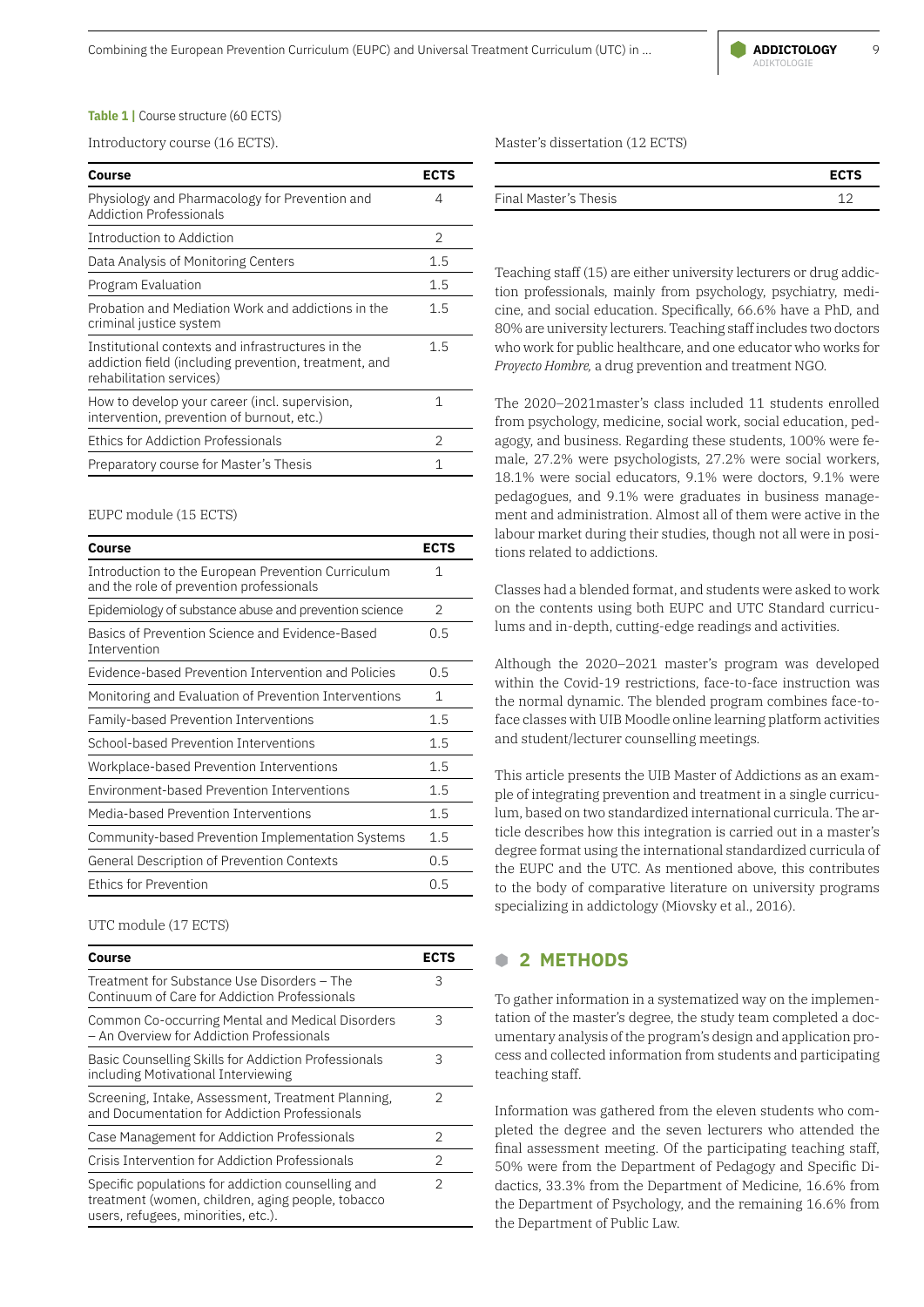The information collection process included a 60-minute course evaluation meeting with the master's program students. Eleven students and the two program coordinators attended the meeting. The topics discussed included the teaching and learning methods, workload, the focus on addictions and emerging addictions, the importance of focusing on evidence-based interventions, and the students' different academic and professional backgrounds and how these fit in with the master's program contents. In addition, a final 75-minute evaluation meeting was held with the master's teaching staff, covering the same topics discussed with the students, to compare their responses. Finally, documentation was collected regarding the UIB process of validating the master's degree, as the University's own degree.

For the information analysis process, a content analysis of the two meetings was performed to compare the information provided by the students and the teaching staff. The master's degree documentation was analyzed to describe the program's structure, justification, and contents.

## **B 3 RESULTS**

Regarding the preparation and training of lecturers for delivering the master's content, the prevention teaching staff are university lecturers and part of the research team that participated in the UPC-Adapt project. Therefore, they have first-hand knowledge of the EUPC materials as well as accreditation to teach this material. The treatment teaching staff are drug addiction professionals and university lecturers who are familiar with the concepts, theories, and praxis in the treatment of addictions. They built their lessons from UTC materials, adapting them to the Spanish context and adjusting the methodology to ensure the acquisition of the required addiction professional competencies.

Also, the evaluation of the first offering of the Master's of Addictions raised some reflections and tips to consider in future offerings; reflections and tips extracted from the student and lecturer contributions at the final evaluation meetings.

Regarding lecturers, emphasis was placed on the relevance of working with cutting-edge research and raising student awareness of the need to work with evidence-based interventions. To do that, students must have a good working knowledge of academic and professional networks (ICUDDR, International Society of Substance Use Professionals, (ISSUP)) and resources on international addiction studies. In addition, they should be trained in how to search within databases and best practice portals such as Blueprints, NREPP, or the like from SAMHSA; Xchange from the EU; resources from the United Nations Office on Drugs and Crime (UNODC), Cooperation Program between Latin America, Caribbean, and the European Union on Drugs Policies (COPOLAD), Plan Colombo, and other international institutions and networks; as well as the most important academic databases such as Web of Science and Scopus. One significant hurdle limited English language skills among Spanish students, reducing their access to the most recent papers in the field of addictions. Therefore, it is necessary to increase student awareness of the need to build their English-language proficiency.

About students, the first of the reflections encompasses the contents and the importance of providing a broad perspective on addictions in the curriculum by also including emergent behavioral addictions such as online gaming, internet addiction, and pornography, amongst others.

Students highlight the need to align the goals of the master's program with their interests. The program integrates both prevention and treatment, and students come from the professional fields of either prevention or treatment. In student opinion, the introductory module in the first term, was a good opportunity to align their different backgrounds.

The study noted the importance of considering students' time availability, with many of them working and/or with family responsibilities. According to them, the balance between the workload required and their availability should be considered in advance.

The student evaluation gave lecturers who combined classical explanation with participatory methods (such as case studies and debates) the highest score in satisfaction, underscoring the importance of diverse and creative teaching methods. Student evaluations also stressed the relevance of advisory and counselling work.

During the course, students are required to write three long essays at the end of each trimester, related to each module: general background, prevention, and treatment, along with a final dissertation. At the beginning of the program, students received a training session on the final dissertation, which they reported was very useful. To promote further in-depth, specialized theses, students must find synergies between the term essays and final dissertation. The essays students produced both at the end of each module and at the end of the program linked the contents of the course with their own interests in very different fields of research, with most of them coming from their field of expertise or professional arena. Three dissertations adopted the gender perspective within both prevention and treatment: "Drug addiction treatment of imprisoned women," "Gender perspective in the literature about drug addiction," and "Pregnancy and drug consumption." Two theses addressed the family from different approaches: "The role of trainers and key aspects in family adherence in family prevention programs" and "Family involvement in an addiction treatment program *(Proyecto Hombre).*" Other researchers dealt with the effects of the Covid-19 pandemic in hospital emergencies associated with substance use, new treatment possibilities from neurobiology, treatment resources, evaluation tools to assess social addictions, and the importance of the therapeutic bond in treatment in dual pathology.

## **B 4 DISCUSSION AND CONCLUSION**

This section points out the main contributions of the master's degree to the comparative study of academic training in addiction science at the international level, especially at the postgraduate level. It also points out the main limitations detected and proposes action for future implementations of the master's program.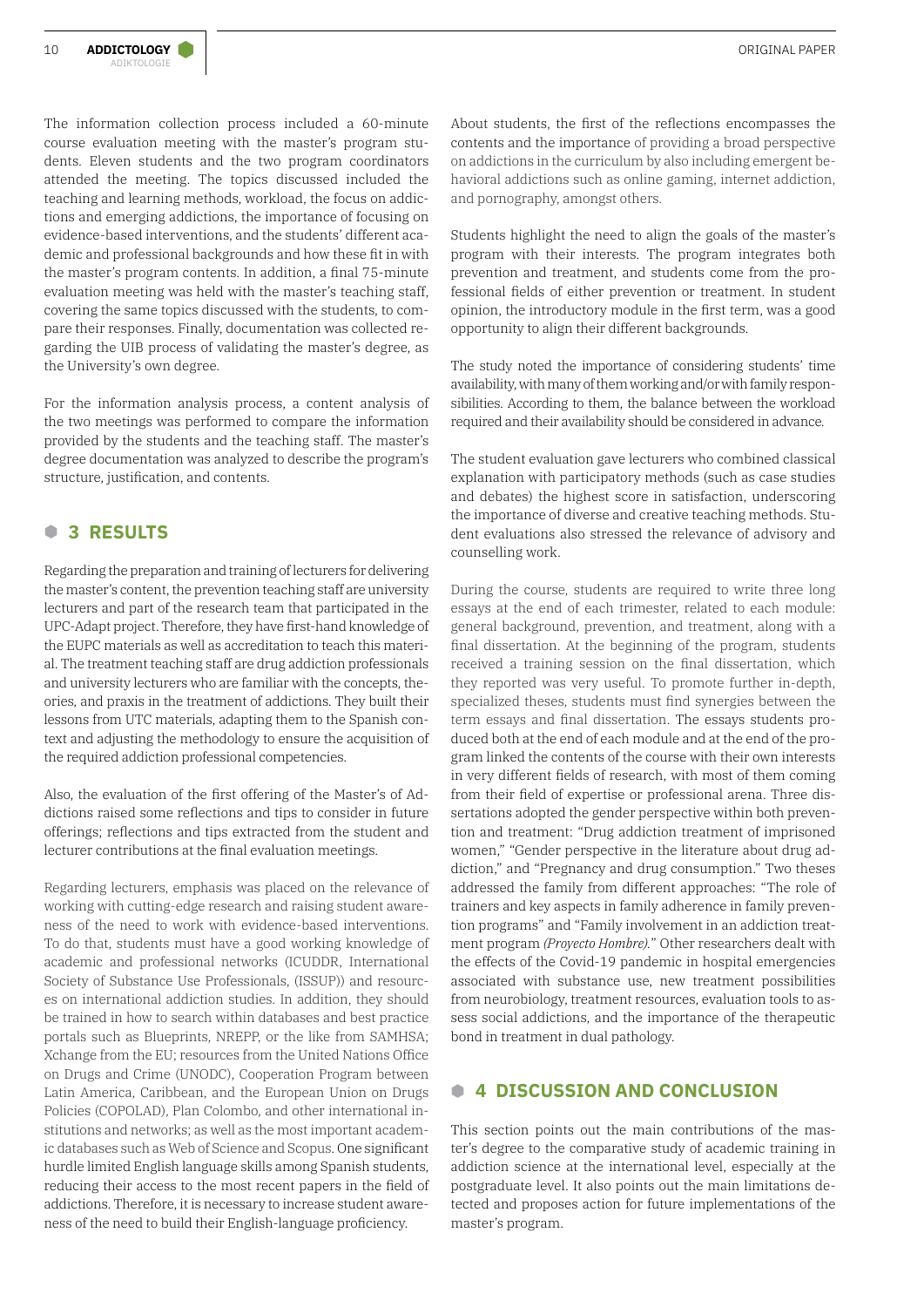According to the organization of the academic degree study program described by Miovsky et al. (2019) for the Prague case, three main issues and challenges emerged in the adaptation and implementation phase: technical, teaching staff, content, and context. In the Spanish case, significant differences exist in how the academic degree study program has been designed, and therefore different challenges have emerged.

However, some of the questions settled by Miovsky et al. (2019) when describing the Prague academic experience remain the same. One of them is who is/should be an addictions professional? Should it be a general (able to work in prevention and treatment) or a specialized profession? In Spain there is no bachelor's degree in addictions. Therefore, the teaching staff and the students have very different backgrounds. The Spanish program would partially fit the type 3 model of addictions academic programs described in Miovsky et al., (2021) since it is a clinically oriented master's program.

In our opinion, a minimum quality standard in addiction professionals' formation is required (Miovsky et al., 2021). Still, the fact that the UIB master's program embraces students from generalist backgrounds and very different disciplines is considered a positive issue, as it allows interdisciplinarity and prepares professionals to work in multidisciplinary teams and with different perspectives. As in the case of Ola et al. (2021), we have underlined the interdisciplinarity aspects that allow accurate perspectives for real practice from different educational programs. Having different backgrounds has contributed to different competencies and perspectives in primary prevention, addictive behavior and emergence and development of behavioral addictions.

Certain professional areas might not always be familiar (or at least to a sufficient degree) with vocabulary, concepts, or even skills in addiction prevention or treatment, especially prevention, evaluation, and evidence-based interventions. On the one hand, this fact demands special attention to these particular contents (EUPC-UTC) and implementation methodologies to ensure the acquisition of the needed competencies and a wide knowledge embracing specialized areas (treatment, prevention). On the other hand, the different backgrounds and expertise of teachers and students have allowed us to enrich and complement the contents of the EUPC and UTC, combining theoretical and practical work with real, local examples from addiction professionals' daily practice.

Regarding people who graduated from the first offering of the master's program and their current or possible job in drug intervention: some of the students were already working in drug prevention or treatment jobs, and master's equipped them with broader knowledge and skills. In at least one case, the master's program helped a student with no former training find a new drug-treatment related job in an NGO.

Regarding the combination substance use prevention and addiction treatment in one program: as stated in the results, students welcomed this combination, and they highlighted the introductory module as an opportunity to prepare for both itineraries. This combination of prevention and treatment in one study program has been both a challenge and an opportunity that contributes significantly to the state of the art of addiction programs.

An important limitation that needs to be amended for future offerings is that this edition of the master's program has not included an in-service period, mainly due to Covid-19 restrictions in the majority of institutions that would have been able to offer in-service practice. Although the master's teaching methodologies combine theory and practice, we consider in-service training as essential in developing addictions professionals' skills and competencies, and it must be included in their formation.

Another limitation is the lack of standardized evaluation instruments to evaluate the implementation of the master's program. Specifically, for future editions, a satisfaction survey will be designed for students and teaching staff, as well as a pre-test/posttest instrument, to assess student knowledge before and after the master's degree. Lastly, in future editions, the role of the teacher-tutor will be reinforced. Student evaluations emphasized the importance of greater "advisory" and "counselling" work by the teaching staff, to better guide students' interests.

Regarding this master's program's contribution to the comparative analysis of academic studies in addiction science at the international level, different aspects must be highlighted. First at the level of program contents in addiction science, and second at the pedagogical and teaching levels. In terms of academic content, the master's program represents a pioneering example of the integration of standardized prevention and treatment content, specifically the European Prevention Curriculum (EUPC) and the Universal Treatment Curriculum (UTC). This is a step toward homogenizing academic training in addiction science with standard internationally-designed content that pursues evidence-based training and promotes the need for evidence-based scientific intervention. Moreover, this program was carried out under the auspices and supervision of ICUDDR and provides an example of local and international collaboration between a university and an academic network. At the pedagogical and teaching level, it is worth noting that the master's program features a learning method that places students at the center through participatory methods, reading, and debate on the most recent scientific discussions. It emphasizes working with evidence-based interventions, stresses the importance of referring to the main bibliographic databases, and gaining familiarity with accounts and reports available from main international reference institutions and scientific and academic societies.

**Authors' contributions:** CO, JA and AMG designed the study and proposed study design. AMG designed the initial form of the manuscript. JA conducted a literature review and summary of related work. BP

participated in the preparation of the manuscript. All authors contributed to the emergence article and approved the final version of the manuscript.

**Declaration of interest:** There is no conflict of interest in this work.